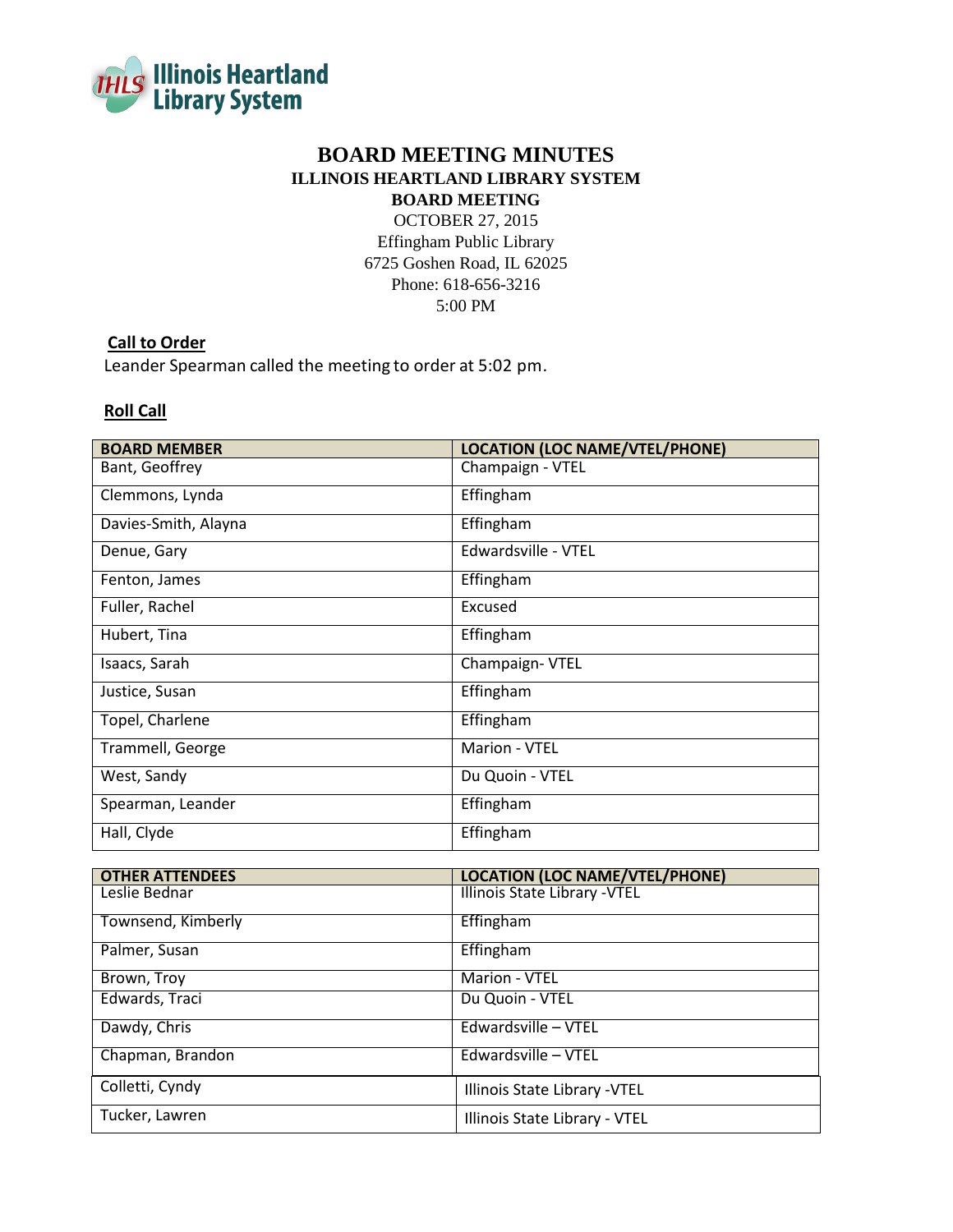

| Brown, Vandella              | Illinois State Library - VTEL   |
|------------------------------|---------------------------------|
| Elam, Adrienne               | Effingham                       |
| Johnston, Mary               | Champaign-VTEL                  |
| Huntley, Nancy               | Illinois State Library - VTEL   |
| Bauer, Joan                  | Champaign - VTEL                |
| Steingrubey, Elaine          | Morrison-Talbott Library - VTEL |
| Pembrook, Steve - Accountant | Effingham                       |
| Andres, Josh - Accountant    | Effingham                       |

# **Consent Agenda:**

Alayna Davis-Smith requested to pull Human Resource report and Staff Activities report. Tina Hubert motioned and Sandy West seconded. Motion passed. Alayna had a question about the challenge to IMRF's accelerated payment invoices. Answer: When an employee retires, IMRF has a look back period if there has been a significant (or significant to them) change in salary (increase) we are required to pay lump sum payment to IMRF. This was Faith Jones and the operations managers' salaries were increased therefore her monthly pension payment will be increased now compared to what it would have been 2 to 3 years ago.

Questions regarding Staff Activities Report: requested more information in the communication section, SHARE/Dream Grant and IMSA. Communications was inadvertently left out of this month's report. Dream Grant information was provided verbally. Will provide definition of codes identified in the IMSA section.

Following review of the Human Resource report and the Activities report, Motion to approve the consent agenda was brought by Tina Hubert, seconded by Susan Justice: All were in favor. Motion passed unanimously.

## **Approval of Bills September 2015:**

 Tina Hubert moved to approve the Bills Report section, Susan Justice seconded. Approved by roll call vote. Motion was unanimously passed.

## **Financial Information:**

 Financial Report: Adrienne presented monthly report. Tina Hubert motioned to accept the report, seconded by Sandy West. Motion passed, all approved, none opposed.

## **FY2015 Audit**:

Presenters Steve Pembrook and Josh Andres of Scheffel Boyle:

- Steve reviewed the audit in full, and indicated that there were no constraints. Section 68 is new this year. We are in a good place.
- Final Report IHLS is in a good place, financial reporting shows major improvement. Commended the staff.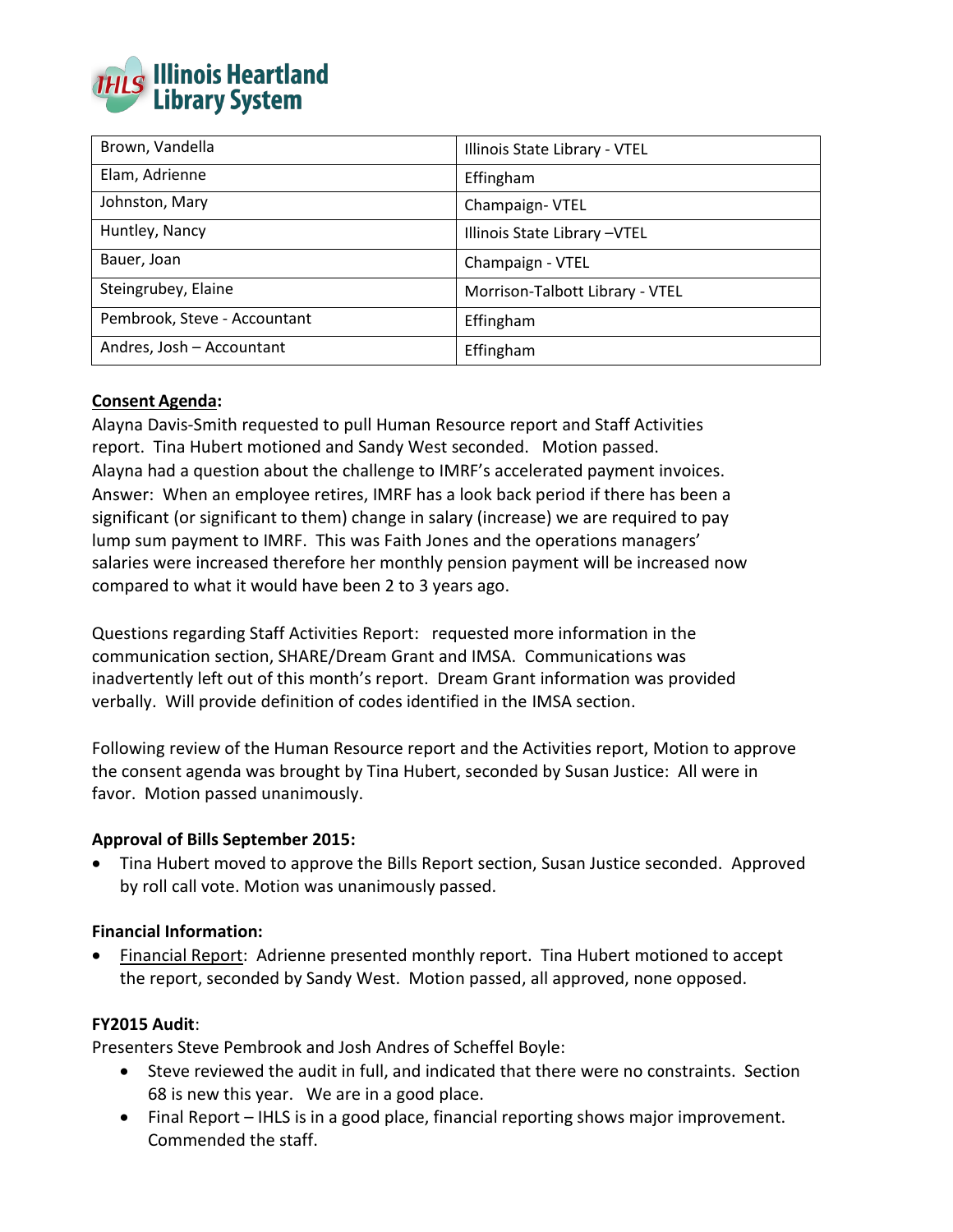

 Motion was brought by Alayna Davies-Smith to approve the auditor's report, and seconded by Lynda Clemmons. Motion passed by unanimous roll call vote.

### **FOIA Update:** None

### **Public Comment:** None

#### **Communication:**

- October 21<sup>st</sup> Little Free Library Lynda Clemmons was mentioned in the Southern Illinoisan.
- SHARE Dream Grant Chris indicated 5 additional transitional libraries will be added. Began writing corporate grants for additional E-resources. Received Wal-Mart community grant of \$950.00.

#### **Staff Report:**

Staff Update: Due to budget situation, two full time positions will not be filled and will consider operational needs prior to filling part time positions.

Secondary Employment: None

Personnel: None

**Illinois State Library Report:** We still do not have a budget.

## **Committee Reports:**

- Executive Committee Roll Call Vote will change. It will only be used when a vote is necessary.
- Finance Committee met yesterday with auditors. No questions asked of Steve or Josh.
- Long Range Planning Presentation will be given later in meeting.
- Membership & Policy No meeting was held this month due to lack of quorum.
- Facilities & Operations Status of facilities; reduction of inventory and overhead; and all surplus vehicles were sold.
- Personnel Committee: Proposed change to Personnel Code--Susan Justice will discuss later in meeting.

#### **Board Citation Review:**

- **Illinois Government Ethics Act: presented by Gary Denue.**
- Local Records Act: presented by Jim Fenton.
- Next month citation review will be provided by Tina Hubert and Geoffrey Bant.

## **Unfinished Business:**

**IHLS Draft Vision, Mission, Values and Goals: Nancy Huntley and Leslie gave a presentation.** Suggested that we remove the ampersands and rearrange order of statements. Do we still